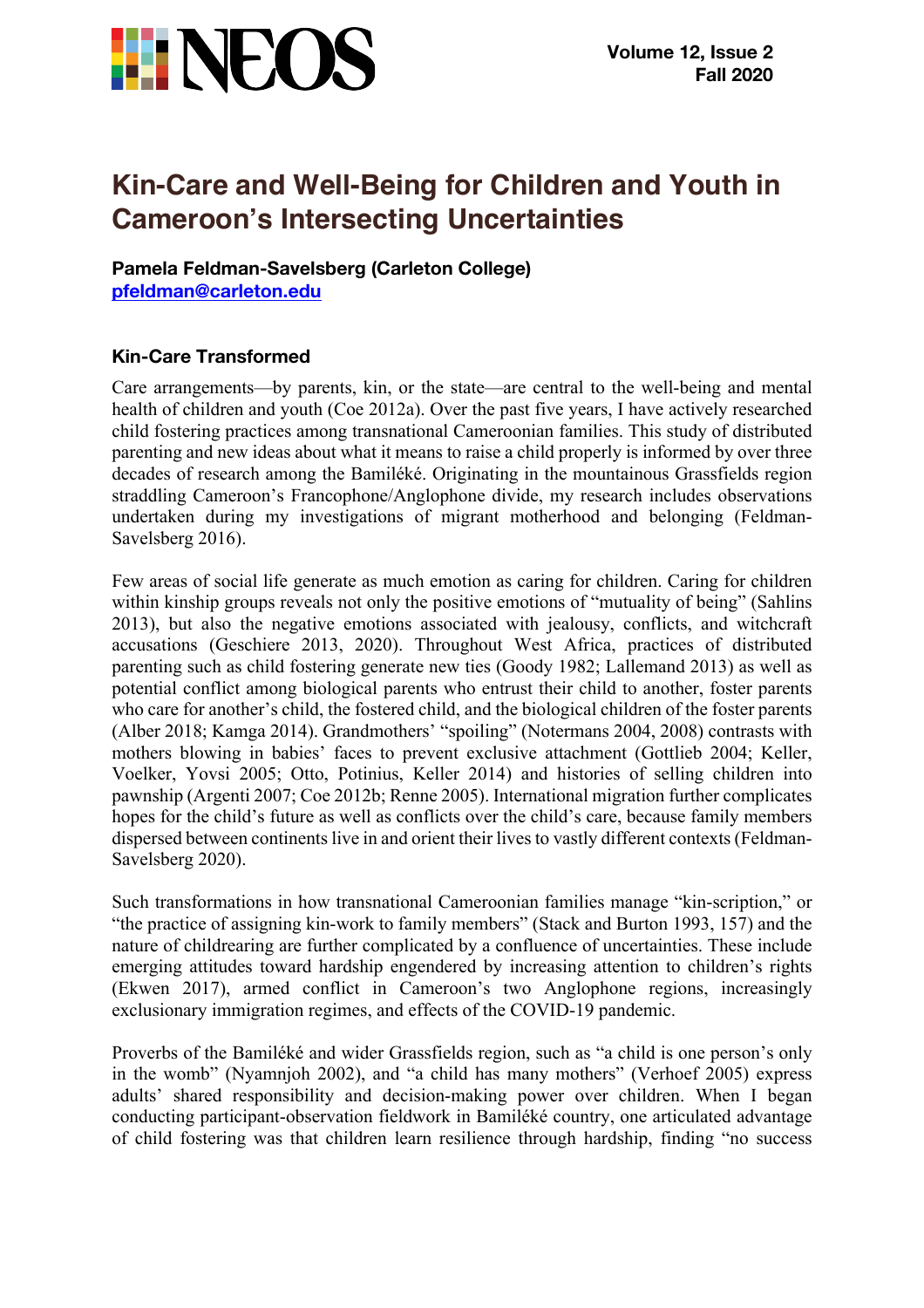without struggle" (Bledsoe 1990). Over the past decade, interview-based research<sup>1</sup> revealed that transnational Bamiléké families stretched between Europe, North America, and Africa seek to protect their children from any hardship that could derail concerted cultivation aimed at launching children into a cosmopolitan middle class. Youth pick up on changing discourses about hardship to generate new expectations regarding emotional care.

## **Intersecting Uncertainties**

Mabuké,<sup>2</sup> a university student who spent her childhood moving between foster care arrangements in Cameroon and her mother's home in Maryland, still suffers from the frequent disruptions in her life and her troubled yearning to belong. "I recall in the fostering homes I stayed in . . . I wasn't maltreated. But I wasn't treated as one of the children at home." Now, Mabuké's generation of educated young Cameroonian migrants living in France, Germany, South Africa, and the US circulates new ideas through blogs and Twitter messages about parenting, kinship obligations, and emotional health. As Mabuké explains, "We're becoming more emotionally intelligent, more 'globalized' and throwing off the belief in mandatory responsibility to extended family. . . . An interesting issue went viral in the Nigerian Twitter space recently—people discussing . . . if it matters that we may never have heard 'I love you'?" Mabuké's network of young transnational Cameroonians connected on social media interpret separation of children from their biological parents as psychologically harmful.

Crisis situations, however, engender crisis fostering recounted as harmful separation and trauma, contrasting with emotional memories of warm extended-kin reciprocity. Armed conflict in the Anglophone regions<sup>3</sup> since 2016 (International Crisis Group 2017) has led many Cameroonians to seek asylum in European and American countries, subjecting them to danger *en route* and to harsh border controls (Drost 2020; Andersson 2014). Anglophone Bamiléké, caught between their Francophone origins and their generations of residence in and identification with the Anglophone minority, are particularly endangered. Kwachou (2017) speaks to identity issues accompanying physical threat:

For some in Cameroon, you are either Anglophone or Francophone, either a victim or a benefactor of linguistic privilege. However, for . . . 'citizens of the 11th region' [meaning Bamiléké and western Grassfields people who several generations ago settled in the South West Region] who straddle the linguistic divide, the last several months have been a period of considering the complex colonial legacy of their identity.

In this crisis, culturally-valued foster care among kin meets involuntary family separation when some children are left behind to facilitate flight, and when other children are separated from their parents at the U.S.-Mexico border after a long and complex refugee itinerary. Esther's family was threatened simultaneously for being Anglophone by Cameroonian military, and for being Bamiléké by the Ambazonia Defence Force, her husband kidnapped, and her young son tragically killed in crossfire. Esther left two children with grandma and fled, pregnant, via South America to the U.S. border. Aided by an NGO, she and her newborn were granted asylum in the U.S. shortly before the COVID-19 outbreak. Other Cameroonians who arrived on the border just a little later were less lucky; the current COVID-19 pandemic makes migrant

<sup>1</sup> Interview and observational research in Berlin (2010-), Paris (2015-19), South Africa (2018), and Cameroon (2017) utilized site-based sampling (Arcury and Quandt 1999), as well as connections through immigration rights NGOs and a listserv of Cameroon scholars. Email, phone, Zoom, Skype, and the Cameroonian blogosphere have facilitated narrative data collection on effects of the SARS-CoV-2 pandemic.

<sup>&</sup>lt;sup>2</sup> All names are pseudonyms, with details slightly altered to preserve anonymity.

<sup>&</sup>lt;sup>3</sup> A constitutional change in 1996 renamed provinces as "regions."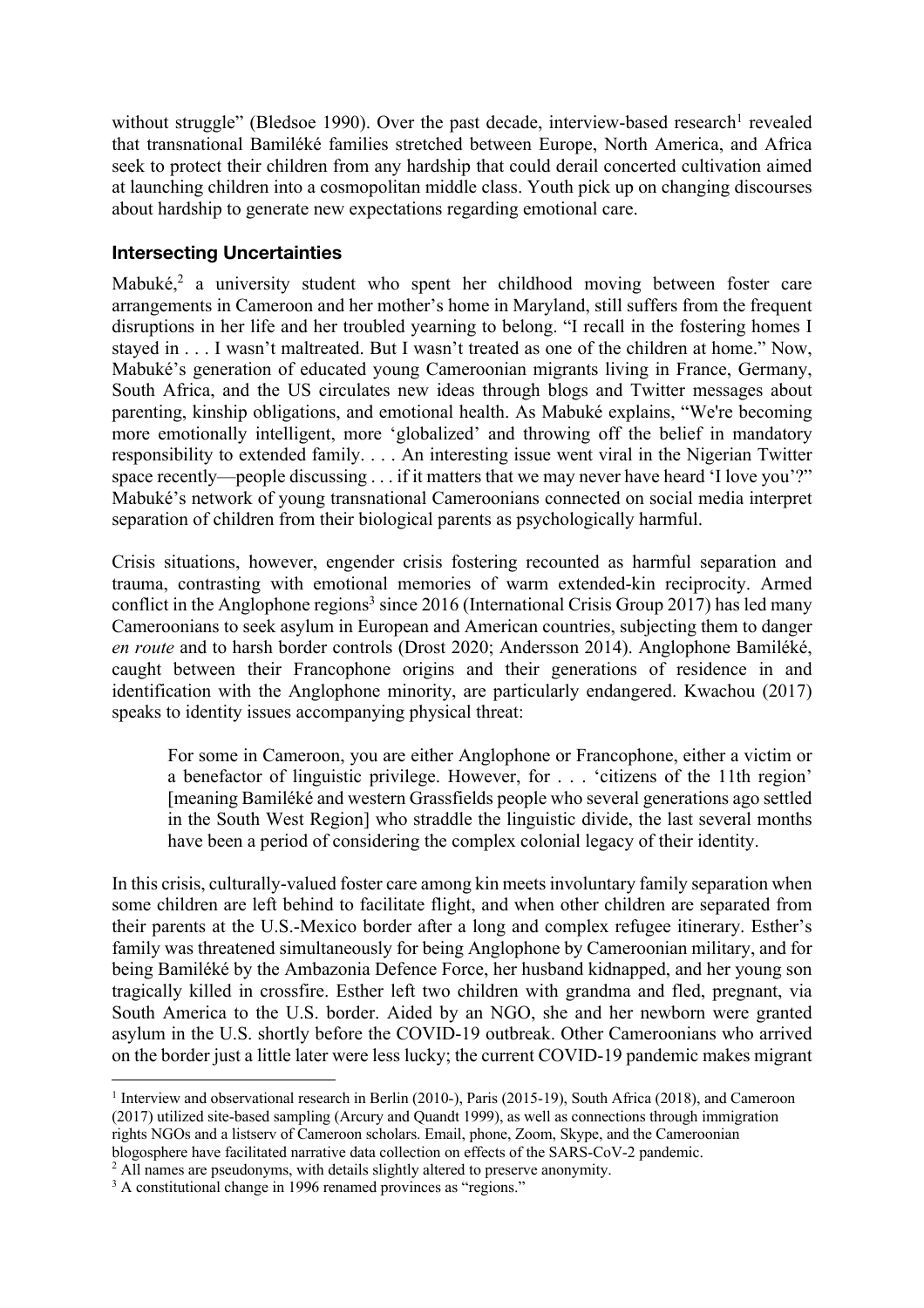detention immediately dangerous to the physical health of children and youth (Human Rights Watch 2020). Esther now fears that her children left in Cameroon may "age out" before pandemic travel restrictions and the backlog of an underfunded ICE allows her family to be reunited (Kanno-Youngs 2020).

#### **Conclusion**

Shaping child and youth mental and physical health, care arrangements among Bamiléké in Cameroon and their diasporic relatives are affected by our uncertain times. Indeed, Bamiléké practices of child fostering as well as ethnopsychological orientations regarding the roles of distributed care, hardship, and separation in child development are being transformed by multiple, interweaving uncertainties. While affective circuits connect transnational families (Cole and Groes 2016), armed violence, restrictive immigration regimes, and the COVID-19 pandemic generate short-circuits, threatening the well-being of children and youth.

### **References**

Alber, Erdmute. 2018. *Transfers of Belonging*. Leiden: Brill.

- Andersson, Ruben. 2014. *Illegality, Inc.: Clandestine Migration and the Business of Bordering Europe*. Berkeley: University of California Press.
- Arcury, T. A., and S. A. Quandt. 1999. "Participant Recruitment for Qualitative Research: A Site-Based Approach to Community Research in Complex Societies." *Human Organization* 58 (2): 128–33.
- Argenti, Nicolas. 2007. *The Intestines of the State: Youth, Violence, and Belated Histories in the Cameroon Grassfields.* Chicago: University of Chicago Press.
- Bledsoe, Caroline. 1990. "'No success without struggle': Social Mobility and Hardship for Foster Children in Sierra Leone." *Man* 25 (1): 70-88.
- Coe, Cati. 2012a. "Growing Up and Going Abroad: How Ghanaian Children Imagine Transnational Migration." *Journal of Ethnic and Migration Studies* 38 (6): 913-931.
- Coe, Cati. 2012b. "How Debt Became Care: Child Pawning and Its Transformations in Akuapem, the Gold Coast, 1874-1929." *Africa* 82 (2): 287-311.
- Cole, Jennifer and Christian Groes. 2016. "Affective Circuits and Social Regeneration in African Migration." In *Affective Circuits: African Migrations to Europe and the Pursuit of Social Regeneration*, edited by Jennifer Cole and Christian Groes, 1-26. Chicago: University of Chicago Press.
- Drost, Nadja. 2020. *What Migrants Face as they Journey through the Deadly Darien Gap*. PBS Newshour, August 12, 2020. https://www.pbs.org/newshour/show/whatmigrants-face-as-they-journey-through-the-deadly-darien-gap Retrieved August 25, 2020.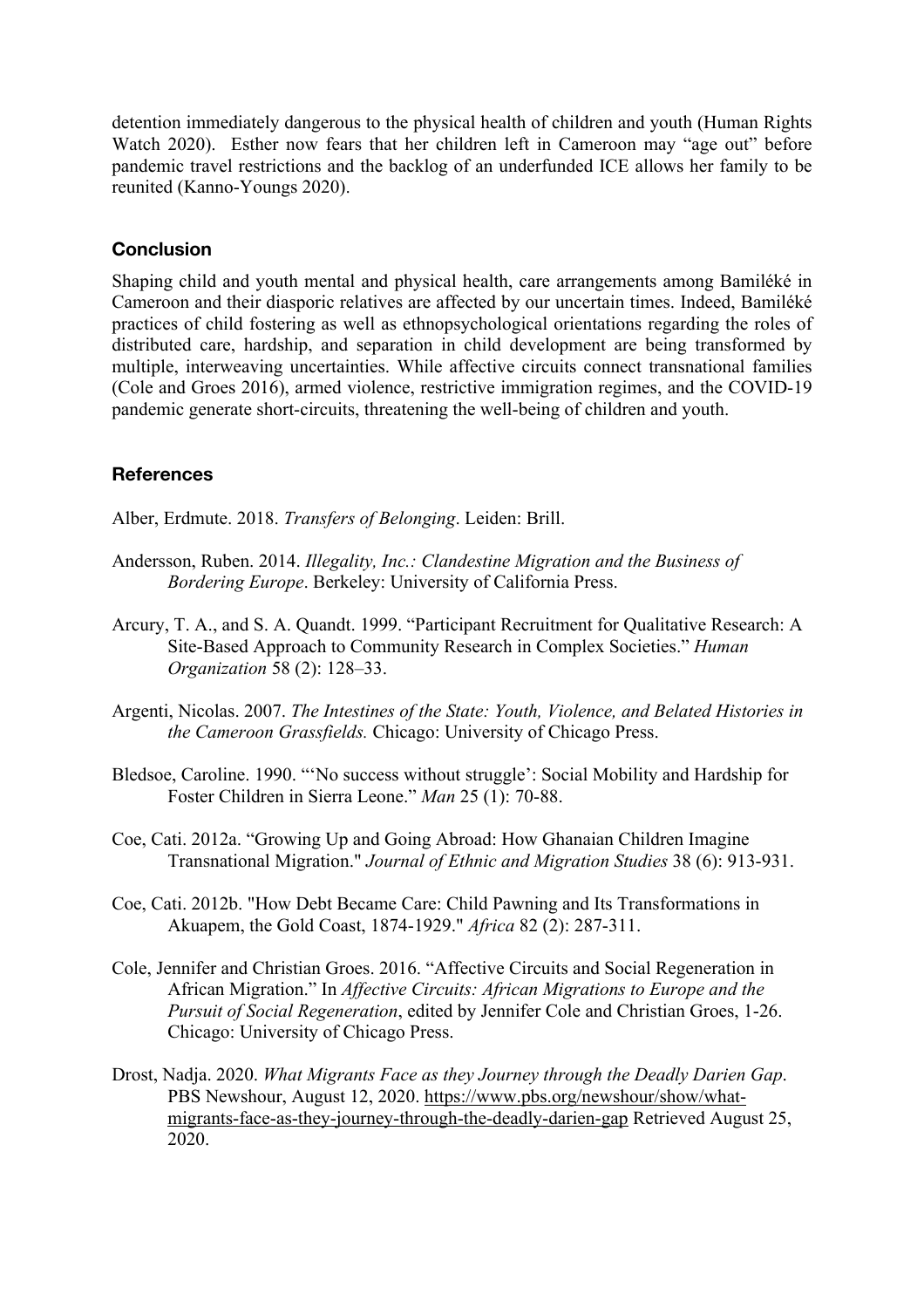- Ekwen, Lovet. 2017. *Protection of Children's Rights in Cameroon*. Munich: GRIN Publishing.
- Feldman-Savelsberg, Pamela. 2016. *Mothers on the Move: Reproducing Belonging between Africa and Europe.* Chicago: University of Chicago Press.
- Feldman-Savelsberg, Pamela. 2020. "Class Performances: Children's Parties and the Reproduction of Social Class among Diasporic Cameroonians." *Africa Today* 66 (3- 4): 21-43.
- Geschiere, Peter. 2013. *Witchcraft, Intimacy, and Trust: Africa in Comparison*. Chicago: University of Chicago Press.
- Geschiere, Peter. 2020. ""The African Family is Large, Very Large": Mobility and the Flexibility of Kinship – Examples from Cameroon." *Ethnography*. 21 (3): 335-354. DOI: 10.1177/1466138120938076
- Goody, Esther. 1982. *Parenthood and Social Reproduction: Fostering and Occupational Roles in West Africa*. Cambridge: Cambridge University Press.
- Gottlieb, Alma. 2004. *The Afterlife Is Where We Come From: The Culture of Infancy in West Africa*. Chicago: University of Chicago Press.
- Human Rights Watch. 2020. "US: COVID-19 Policies Risk Asylum Seekers' Lives: Rejections at Border Increase Health Concerns." https://www.hrw.org/news/2020/04/02/us-covid-19-policies-risk-asylum-seekers-lives Retrieved August 26, 2020.
- International Crisis Group. 2017. *Cameroon's Anglophone Crisis at the Crossroads*. Africa Report No. 250. Brussels: International Crisis Group.

Kamga, Monique. 2014. *Éducation familiale et fosterage*. Paris: L'Harmattan.

- Kanno-Youngs, Zolan. 2020. "Immigration Agency Averts Work Force Furloughs, but Deep Cuts Loom." *New York Times*, August 25, 2020. https://www.nytimes.com/2020/08/25/us/politics/immigration-furloughs.html Retrieved August 26, 2020.
- Keller, Heidi, Susanne Voelker, and Relindis D. Yovsi. 2005. "Conceptions of Parenting in Different Cultural Communities: The Case of West African Nso and Northern German Women." *Social Development* 14 (1): 158–80.
- Kwachou, Monique. 2017. "Choosing to Identify as Me." *This is Africa*, June 23, 2017. https://thisisafrica.me/choosing-to-identify-as-me/ Retrieved July 18, 2018.
- Lallemand, Suzanne. 2013. "Adoption, Fosterage, and Alliance." In *Child fostering in West Africa: New Perspectives on Theory and Practices*, edited by Erdmute Alber, Jeannett Martin and Catrien Notermans, 61-78. Leiden: Brill.